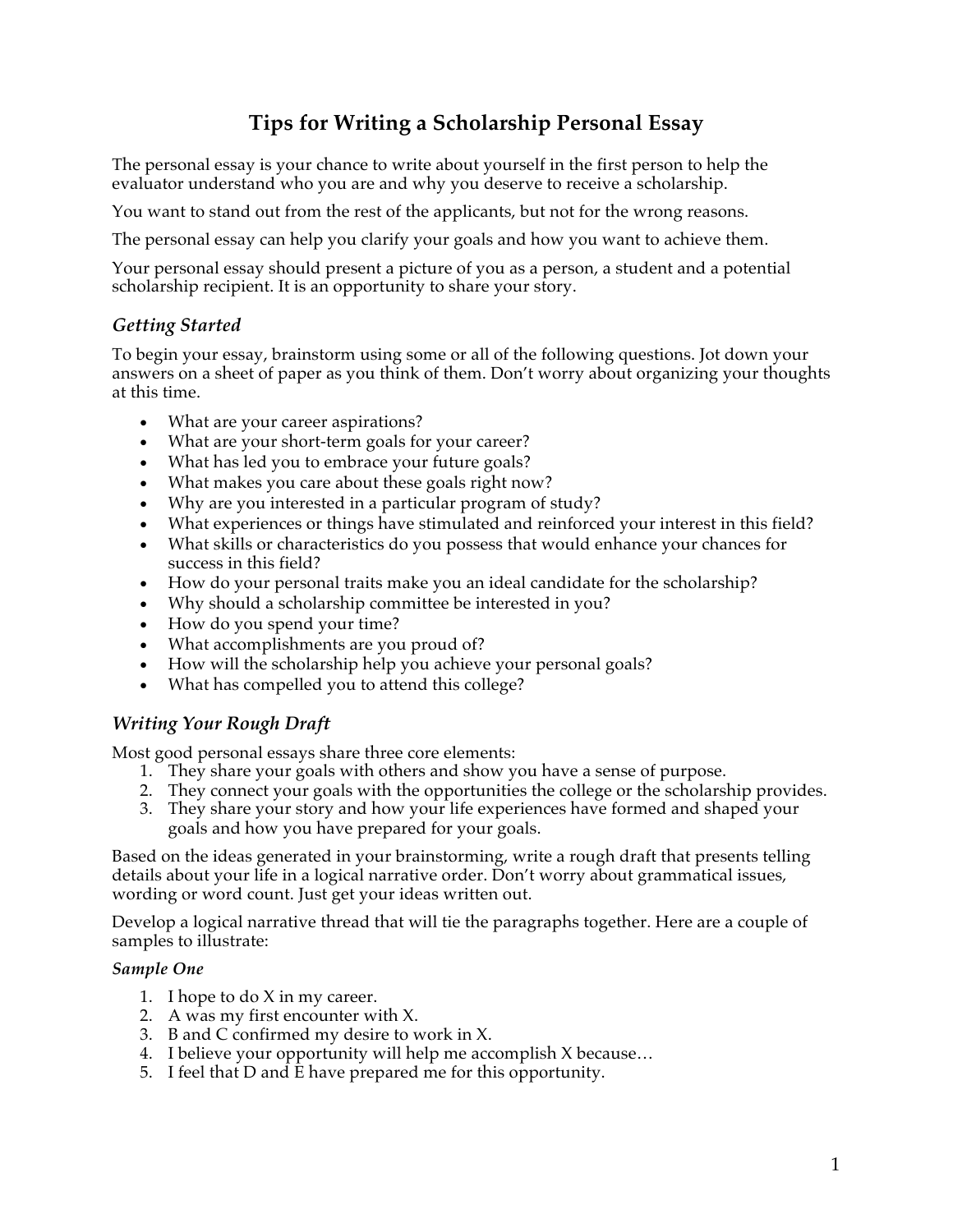## *Sample Two*

- 1. I experienced A recently.
- 2. It changed my mind about career X.
- 3. It got me thinking about career Y.
- 4. B and C confirmed that Y was right for me.
- 5. D and E will prove valuable even though they were related to X.
- 6. Your opportunity is the right next step because…

## *Evaluating Your Rough Draft(s)*

As you evaluate your rough draft, be sure you touched on the objectives of the scholarship, that it flows smoothly from idea-to-idea and paragraph-to-paragraph.

Write your opening sentence(s) after you have written the majority of your essay. Based on the body of your essay, think of a relevant short story, statement or borrowed quote. Your opening should grab the reader's attention while offering a unique and memorable piece of information about you. Make sure it is relevant and leads naturally into the rest of the essay.

Some other questions you might ask while evaluating your essay:

- Is it a positive portrayal of who you are? Is it upbeat and confident?
- Is it an honest portrayal?
- Have you answered all the questions thoroughly?
- Does the essay provide insight into your character?
- Has anything relevant been omitted? Work or academic experience?

Read through your essay multiple times, making revisions and editing out unnecessary or irrelevant details. Check that the general layout is to your liking and reads smoothly. Find places where you can make it more interesting by adding unique details or short stories that illustrate who you are or how or why you qualify for the scholarship.

## *Final Polishing and Proofreading*

Try not to fall in love with your first draft because it is probably not your best effort.

Proofread your final essay for spelling, grammatical errors and other technical violations.

Edit to remove unnecessary or irrelevant words, phrases and sentences until it meets the word count or page limitations. If the scholarship instructions indicate the essay should be limited to a single sheet of paper or 600 words, then you need to abide by these instructions.

Set your essay aside for a few days. Proofread it again from a refreshed mindset

Ask another person to proofread it for you and offer editorial comments. "Looks good" is not actually helpful.

Sweat over the editing. Worry about word choice and word economy until you are happy with the content overall.

## *Some Additional Tips and Suggestion for Success*

**DO** start early. Leave plenty of time to revise, record, and rewrite. You can improve on your presentation.

**DO** read the directions carefully. You will want to answer the question as directly as possible, and you'll want to follow word limits exactly. Express yourself as briefly and as clearly as you can.

**DO** tell the truth about yourself.